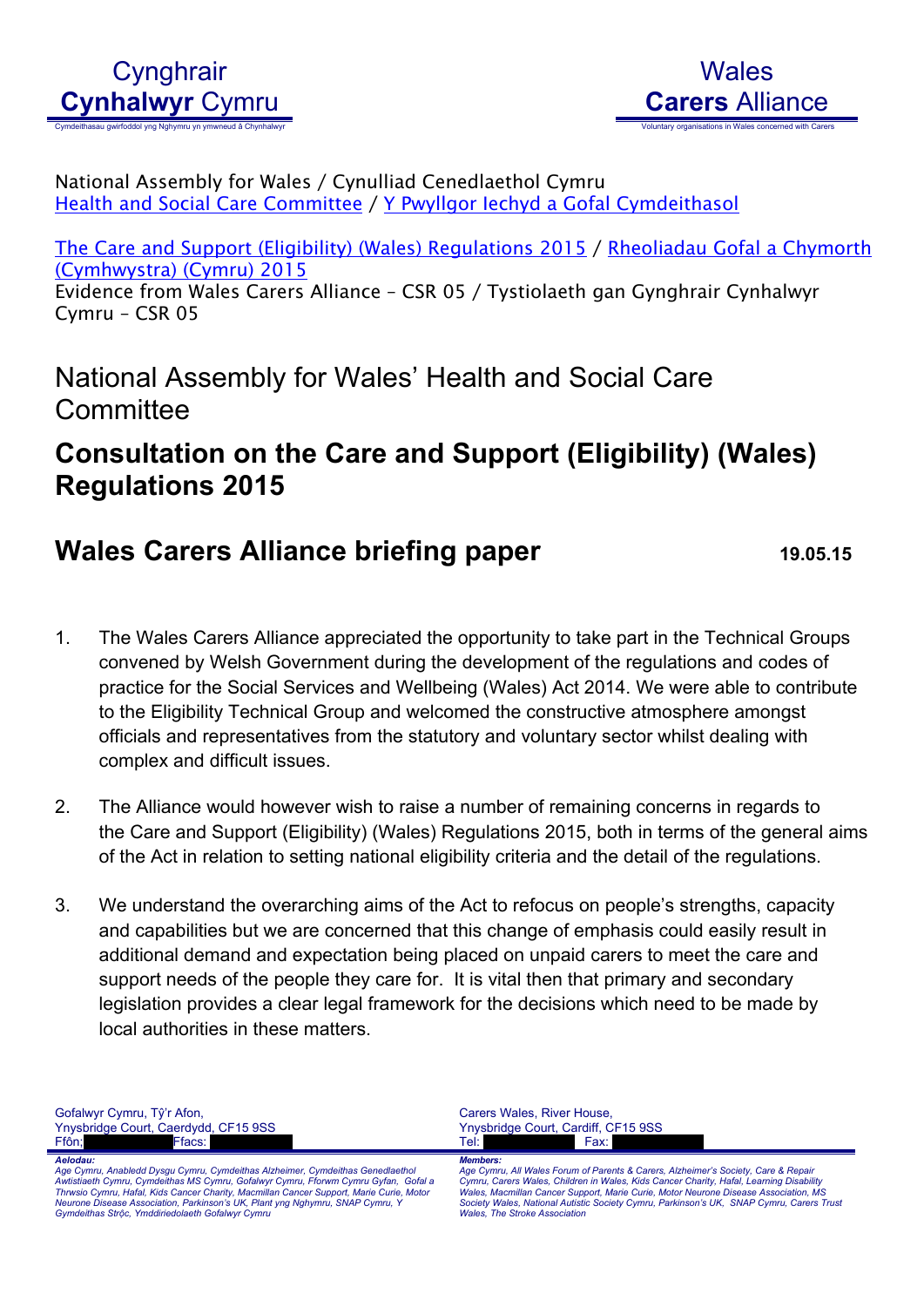



- 4. The first general point that we would like to make in regards to the "Can and Can Only" test is that during consultation events held in early 2015 by Carers Wales with 58 carers from 16 counties across Wales, the majority of carers commented that they found the "Can and Can Only" test difficult to understand and were indeed concerned that it would lead to increased pressure on carers to provide care and support to their loved ones.
- 5. The Alliance welcomes the high profile given to carers in the Act. Both the primary and secondary legislation relating to assessments make it clear that an assessment of needs must be carried out in a manner which disregards the willingness or availability of a carer to provide care and support. The "Can and Can Only" test and eligibility regulations however reintroduce the availability of *"others who are willing to provide that care"* directly into decisions about whether a person is legally entitled to have their needs met by a local authority. We believe that there is an inherent risk for carers in this approach, especially as the stated aim of the legislation is to "reduce the number of people who will require a care and support plan" and thereby have an enforceable right to support from their local authority.
- 6. The Alliance was therefore particularly disconcerted to see the removal of Regulation 7 from the original consultation draft. Regulation 7 specifically addressed the importance of a local authority disregarding the care given by a carer (to an adult or a child) when making decisions in regards to need and eligibility. We recognise that the Code of Practice on eligibility in paragraph 2.35 does provide some clarity on this issue. Specifically, that a local authority '**must** identify those needs which would be deemed as eligible if the carer was not meeting needs'.

However, there still remains the risk of confusion in how the Code relates to the regulations. This risk, coupled with the removal of Regulation 7, increases the likelihood of local authorities deciding that the care and support needs of an adult or disabled child can be readily met by their carer. This would potentially place undue pressure on carers to take on or maintain increasing or unsustainable levels of care.

Clauses 3(c)(ii), 4(c)(ii), 5(c)(ii) of the revised regulations refer to "others who are *willing* to provide that care" but the Alliance are concerned that this does not provide sufficiently clear direction on the relationship between eligibility and the willingness and availability of a carer to provide care and support. We also feel that the regulations and the Code of Practice only recognise the willingness of the carer to provide the care, and not the willingness of the

| Gofalwyr Cymru, Tŷ'r Afon,                                                              | Carers Wales, River House.                                                               |
|-----------------------------------------------------------------------------------------|------------------------------------------------------------------------------------------|
| Ynysbridge Court, Caerdydd, CF15 9SS                                                    | Ynysbridge Court, Cardiff, CF15 9SS                                                      |
| Ffacs: I                                                                                | Fax:                                                                                     |
| Ffôn:                                                                                   | Tel: L                                                                                   |
| Aelodau:                                                                                | <b>Members:</b>                                                                          |
| Age Cymru, Anabledd Dysgu Cymru, Cymdeithas Alzheimer, Cymdeithas Genedlaethol          | Age Cymru, All Wales Forum of Parents & Carers, Alzheimer's Society, Care & Repair       |
| Awtistiaeth Cymru, Cymdeithas MS Cymru, Gofalwyr Cymru, Fforwm Cymru Gyfan, Gofal a     | Cymru, Carers Wales, Children in Wales, Kids Cancer Charity, Hafal, Learning Disability  |
| Thrwsio Cymru, Hafal, Kids Cancer Charity, Macmillan Cancer Support, Marie Curie, Motor | Wales, Macmillan Cancer Support, Marie Curie, Motor Neurone Disease Association, MS      |
| Neurone Disease Association, Parkinson's UK, Plant yng Nghymru, SNAP Cymru, Y           | Society Wales, National Autistic Society Cymru, Parkinson's UK, SNAP Cymru, Carers Trust |
| Gymdeithas Strôc, Ymddiriedolaeth Gofalwyr Cymru                                        | <b>Wales. The Stroke Association</b>                                                     |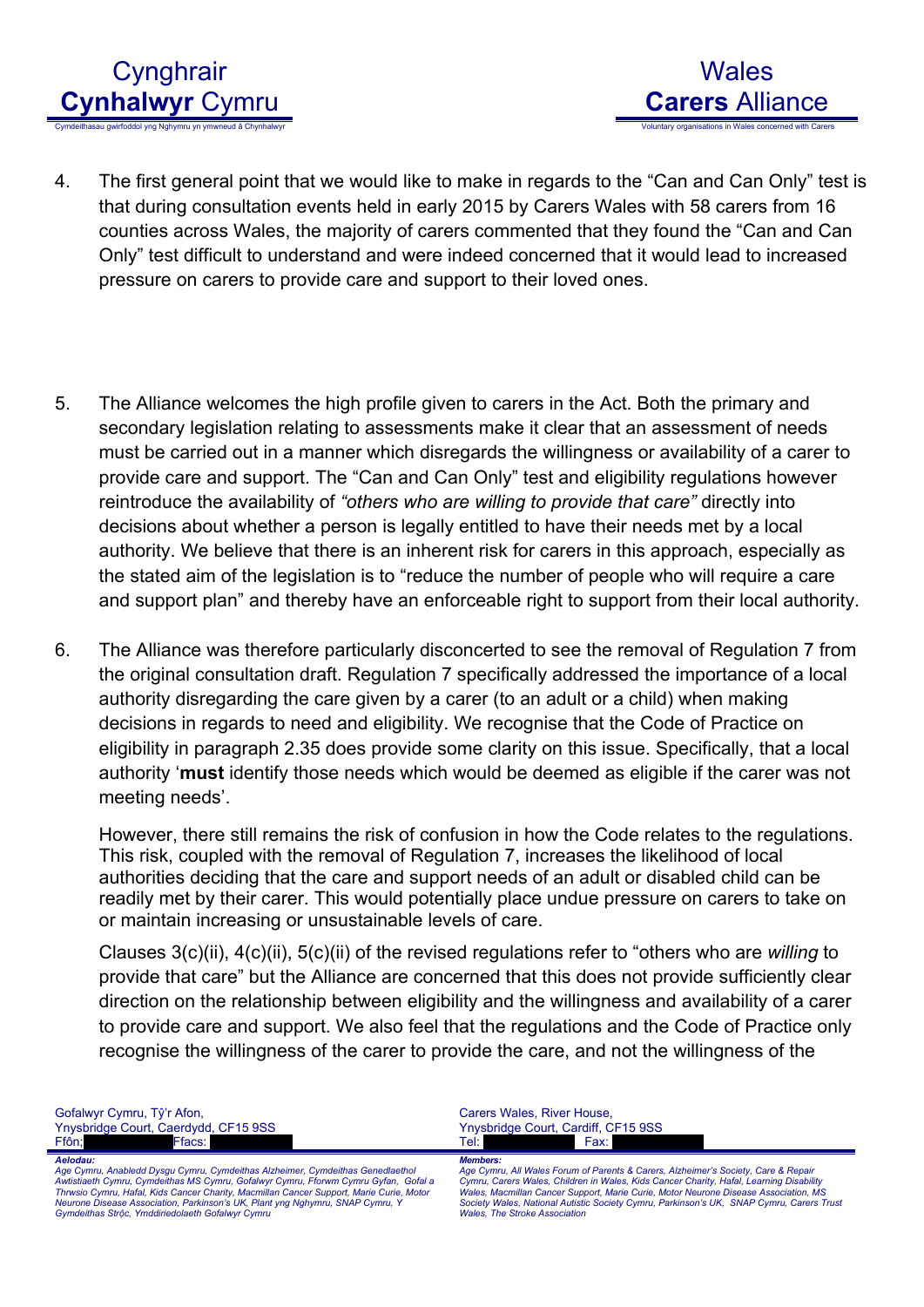



individual with care needs to receive care from the carer. The original Regulation 7 may have been confusing but at least attempted to address this issue.

- 7. The Alliance welcomes that the Code of Practice on Eligibility states in paragraph 2.35 that the local authority 'must ensure the individual is involved as a full partner' in the assessment of eligibility. This is a welcome addition to the Code that strengthens the individual's role in determining the extent to which they can meet their well-being outcomes with the support of others or through services to which they have access.
- 8. Local authorities have a general duty to plan for and provide community preventative services whereas the eligibility regulations deal with decisions relating to individual legal rights and entitlements. There is no individual right or entitlement to access preventative services, this is a potential area for major dispute where local authorities may consider that a certain service or community activity is adequate to meet a person's needs but that person disagrees. This would have direct consequences for decisions about eligibility.

The Alliance is concerned that the regulations and guidance do not say enough about the links between the two. For instance, whose responsibility is it to show that a person's assessed needs can be met with the assistance of services in the community? We would expect regulations and guidance to require a local authority to demonstrate that they have relevantly signposted or made referrals on to a range of community services when making their decisions on eligibility.

Unless adequately resourced with a comprehensive range of community services there is a real risk of placing more pressure on carers instead of assisting them. It is worth mentioning that cuts in budgets in local authorities over recent years have resulted in the closure of many preventative services run by authorities and the third sector e.g. day care and short breaks.

- 9. The regulations refer to a range of well-being related factors but these do not correlate directly with the attributes of wellbeing specified in Part 2 of the Act. In particular, we can not see any reason for the exclusion of "suitability of living accommodation" from 3(b), 4(b) and 5(b) of the regulations and would want living accommodation to be included.
- 10. Although it is outside of the immediate remit of these regulations we would also like to highlight, that unlike the Care Act in England, the Social Services and Wellbeing (Wales) Act does not provide a right of appeal to decisions made by local authorities. Currently the only mechanism open to carers and those they care for to object to the outcome of eligibility decisions is to make a formal complaint. The Alliance believes that this oversight weakens

Gofalwyr Cymru, Tŷ'r Afon, Ynysbridge Court, Caerdydd, CF15 9SS Ffôn; XXXX Ffacs: *Aelodau:*

Age Cymru, Anabledd Dysgu Cymru, Cymdeithas Alzheimer, Cymdeithas Genedlaethol<br>Awtistiaeth Cymru, Cymdeithas MS Cymru, Gofalwyr Cymru, Fforwm Cymru Gyfan, Gofal a<br>Thrwsio Cymru, Hafal, Kids Cancer Charity, Macmillan Cancer *Neurone Disease Association, Parkinson's UK, Plant yng Nghymru, SNAP Cymru, Y Gymdeithas Strộc, Ymddiriedolaeth Gofalwyr Cymru*

Carers Wales, River House, Ynysbridge Court, Cardiff, CF15 9SS Tel: XXXXXXXXXXX Fax: XXXXXXXXXXX *Members:*

Age Cymru, All Wales Forum of Parents & Carers, Alzheimer's Society, Care & Repair<br>Cymru, Carers Wales, Children in Wales, Kids Cancer Charity, Hafal, Learning Disability<br>Wales, Macmillan Cancer Support, Marie Curie, Motor *Wales, The Stroke Association*